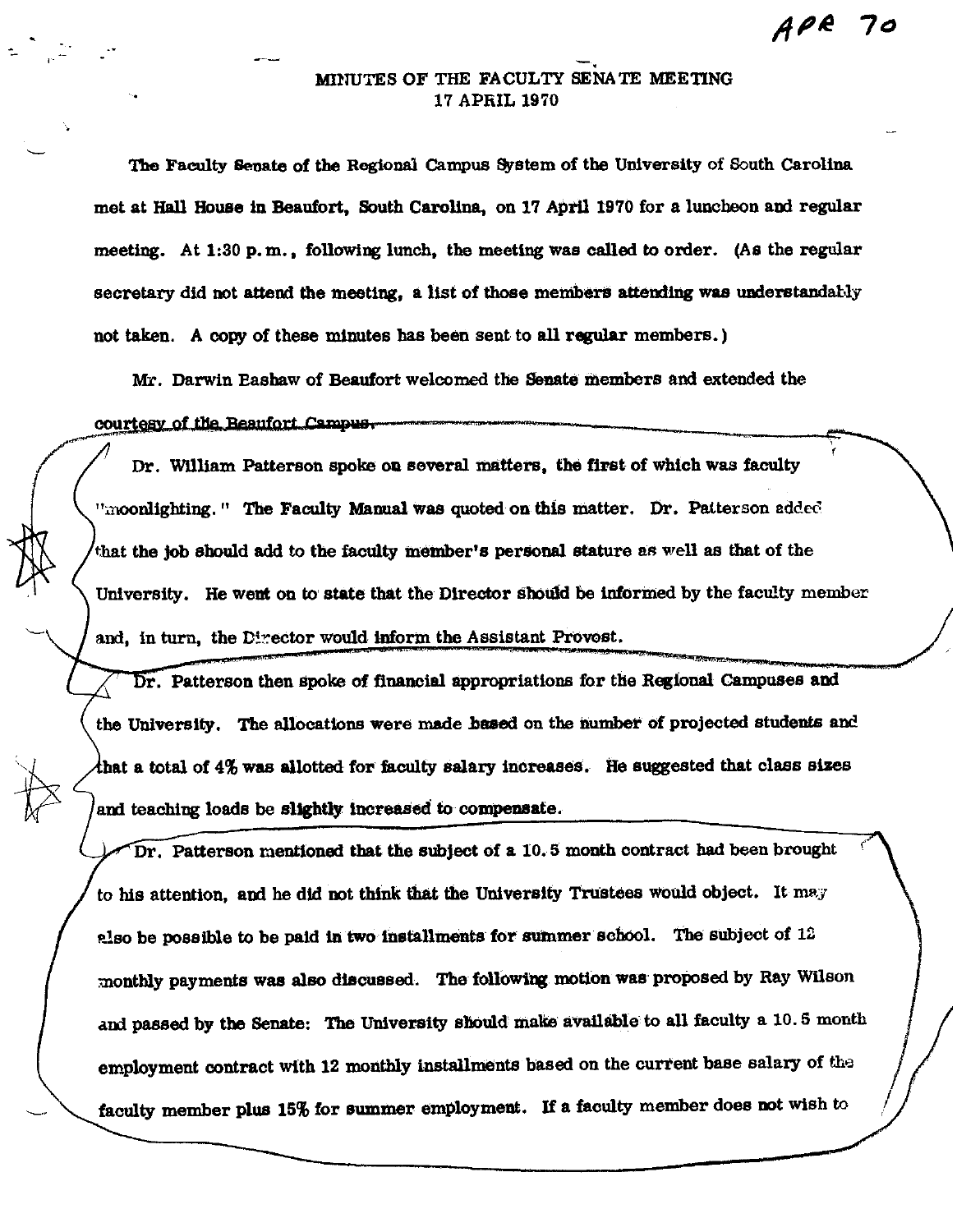work over the summer, he or she may take a leave of absence.

Clarification of summer employment was made by Dr. Patterson. He stated that the University would guarantee summer employment whether it be teaching or not.

A discussion on Main Campus representation for Regional Campus faculty followed. It was noted that 200 faculty members serving 2400 students was unrepresented. The following motion was made by Dr. Neil Sullivan and passed unanimously by the Senate: The Regional Campus System should add a member to the 3 member Main Campus Faculty Advisory Committee.

Dr. John Edmonds nominated Dr. Neil Sullivan as the Regional Campus representativa to the Faculty Advisory Committee. The Senate voted its approval. The meeting was then turned over to James Branham.

It was suggested that the Grade Change System might be revised so that the Senata would not have to consider the changes. It was suggested that this matter be taken up next fall. The following grade change was voted on and approved by the Senate:

J. M. Heenman from F to C.

The previous minutes (13 February 1970) were amended to read as follows in the Faculty Welfare Committee Report: 'It is now possible to take courses at the main campus at.reduood rates of \$30 per course."

The Nominating Committee designated Spartanburg as the campus from which the uext Senate Co-Chairman and Secretary should come. The choice of these individuals would be left to the Spartanburg Campus.

Preston Crews thanked the Senate on behalf of Marion State College for its cooperation.

Mr. Branham thanked the Beaufort contigency for their hospitality.